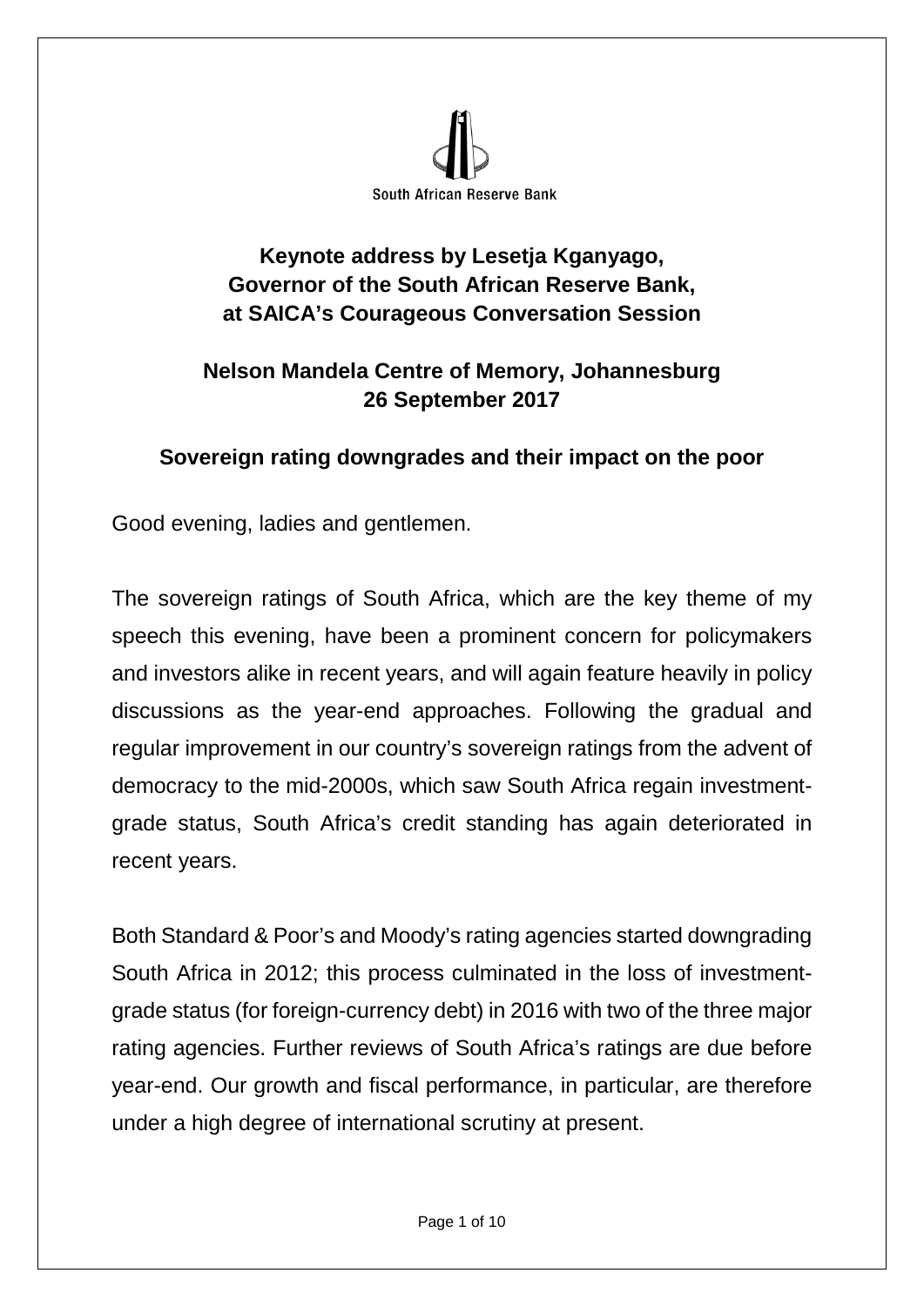The financial market and policy implications of rating downgrades are well documented, ranging from difficulties in getting non-resident investors to finance the current account deficit, through a greater volatility of financial markets, to higher costs of borrowing for the sovereign. What many people are less familiar with are the implications for the public at large, for incomes and inequality, and in particular for the lower-income segment of the population. These are the points that I would like to discuss this evening.

The general public, in particular the poorer households, may wonder how a rating downgrade can directly affect their daily lives. After all, poor people do not borrow overseas; they do not run businesses that are dependent on financing by foreign investors; they rarely travel overseas; they do not directly hold shares in listed companies.

Some voices, indeed, may go further and say that South Africa's government should not pay excessive attention to the decisions of foreignbased rating agencies. These voices may argue that the decisions of rating agencies mostly affect wealthy individuals and have limited bearings on the economic well-being of the poorer majority. Let me explain why such thoughts are misguided.

Irrespective of its *direct* implications, a sovereign rating downgrade does have *indirect* impacts on all the citizens of the country. These can be felt harder by the poorer households who, unlike the wealthier ones, do not have the possibility of 'hedging themselves' from the consequences of a downgrade by diversifying their assets. There are five major channels through which the recent rating downgrades can undermine the well-being of poorer households, which I will discuss more in detail.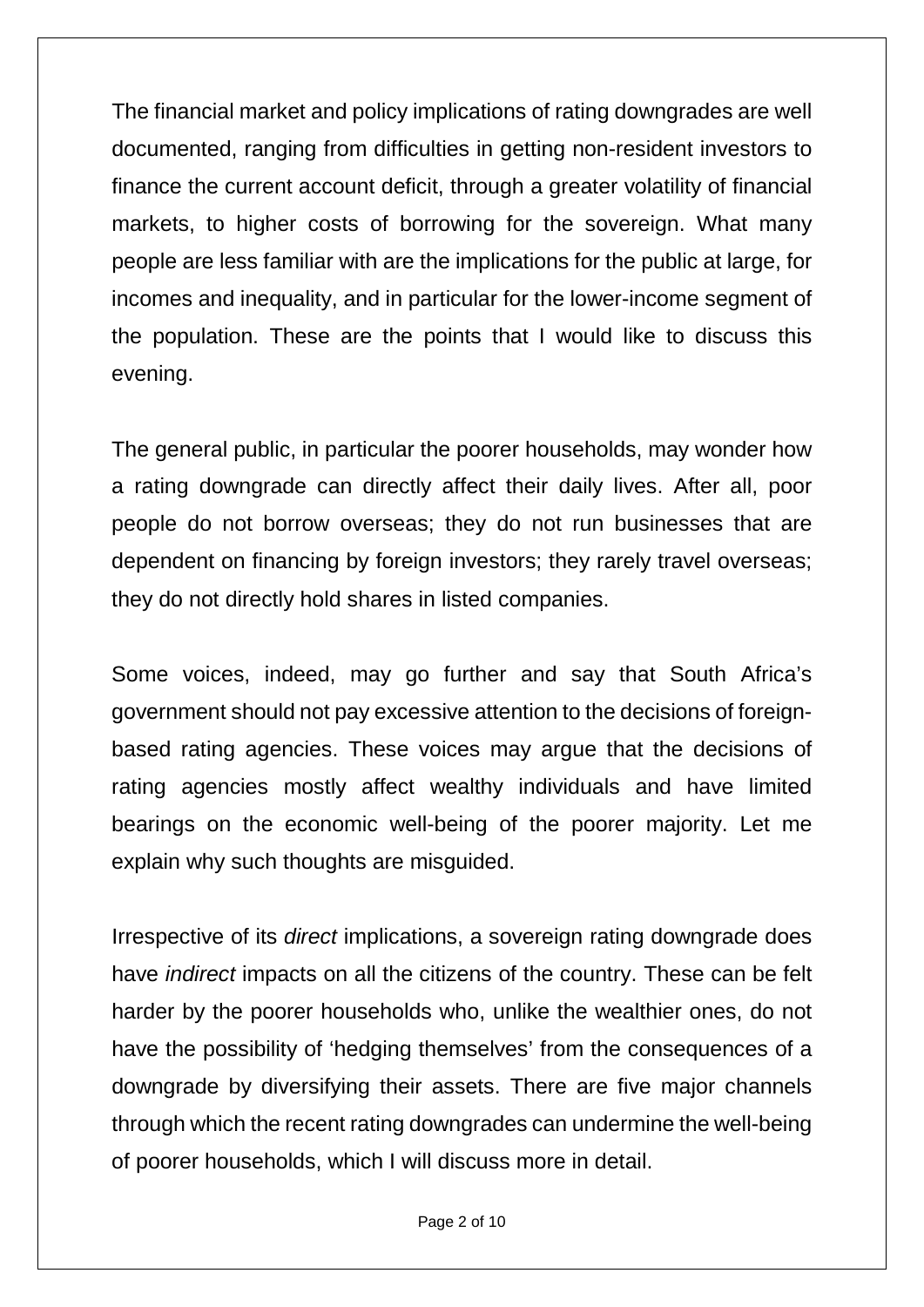The ratings of a listed entity (be it a government or a corporation) are meant to reflect its 'credit quality'. Hence, they are used by international investors to gauge the risk of buying the bonds issued by that entity. In theory, therefore, these investors will  $-$  subsequent to a downgrade  $$ require a premium in the form of a higher interest rate, or they will shun these bonds altogether. South Africa requires foreign investors to finance its external deficit (as its imports regularly exceed its exports). A rating downgrade therefore means that financial markets will move to a new equilibrium where the interest rates on bonds are higher and the exchange rate of the rand is weaker than before the downgrade.

Obviously, the recent empirical evidence is clouded by the fact that many other factors, bar sovereign ratings, influence the price of South African financial assets. Nonetheless, a standard measure of sovereign credit risk for South Africa, namely the credit default swap (CDS) spread, has underperformed compared to its emerging-market peers in recent years, and is now trading at similar levels to non-investment-grade countries. This is clear evidence that investors are requiring a higher risk premium, if only in relative terms, on South African government debt. The increase in the yield on inflation-linked bonds issued by National Treasury, over the past two to three years, is another such indication. Even after being fully protected against inflation, bond investors require a higher return – even as global economic factors have continued to depress risk-free, real interest rates all over the world.

These higher yields on South African bonds will, over time, negatively affect the poor. As the South African government faces a higher cost of borrowing, it will have to devote a larger share of its (finite) resources to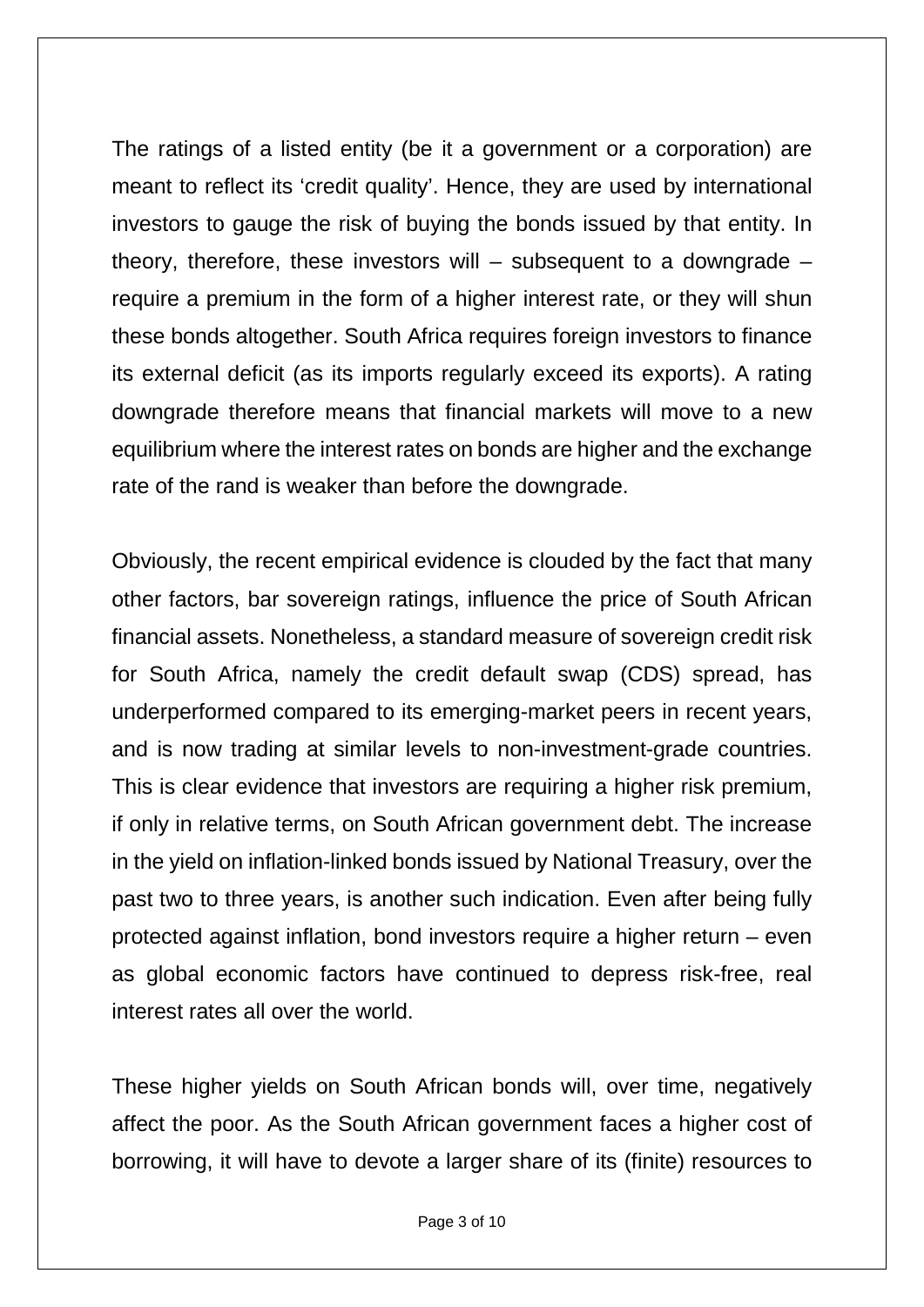servicing debt. Already, estimates by National Treasury indicate that government debt-servicing costs are expected to represent 10.4% of total budget spending (and  $3.5\%$  of GDP<sup>1</sup>) in 2017/18, up from a low of  $7.0\%$ in 2009/10. This stands in contrast to the years prior to the global financial crisis, when the improvement to South Africa's credit rating coincided with a gradual decline in the share of public spending devoted to servicing debt.

In turn, when debt-servicing costs rise faster than the overall budget, the amount of money available for other missions – especially those of utmost importance to the poor, like public health, education, infrastructure, and social services – is reduced. Across the world, countries with the lowest creditworthiness and with the most difficult access to international market financing are generally those with the poorest Human Development Indices. To a large extent, poor households 'pay' for the low credit quality of their sovereign.

Some may argue that, faced with higher debt-servicing costs, there are policy alternatives to curbing redistributive government expenditure, such as increasing public borrowing or raising taxes on higher-income households. However, these alternatives are probably not sustainable in the long run. Simply adding to borrowing would most likely, over time, prompt further downgrades, raise interest rates, and threaten a financial crisis. From 26% of GDP just before the global financial crisis, South Africa's debt-to-GDP ratio is expected to rise to 52% in the current financial year, even without including contingent liabilities. (This is, effectively, a doubling of the ratio in less than 10 years.) From what was

 $\overline{a}$ 

<span id="page-3-0"></span><sup>&</sup>lt;sup>1</sup> gross domestic product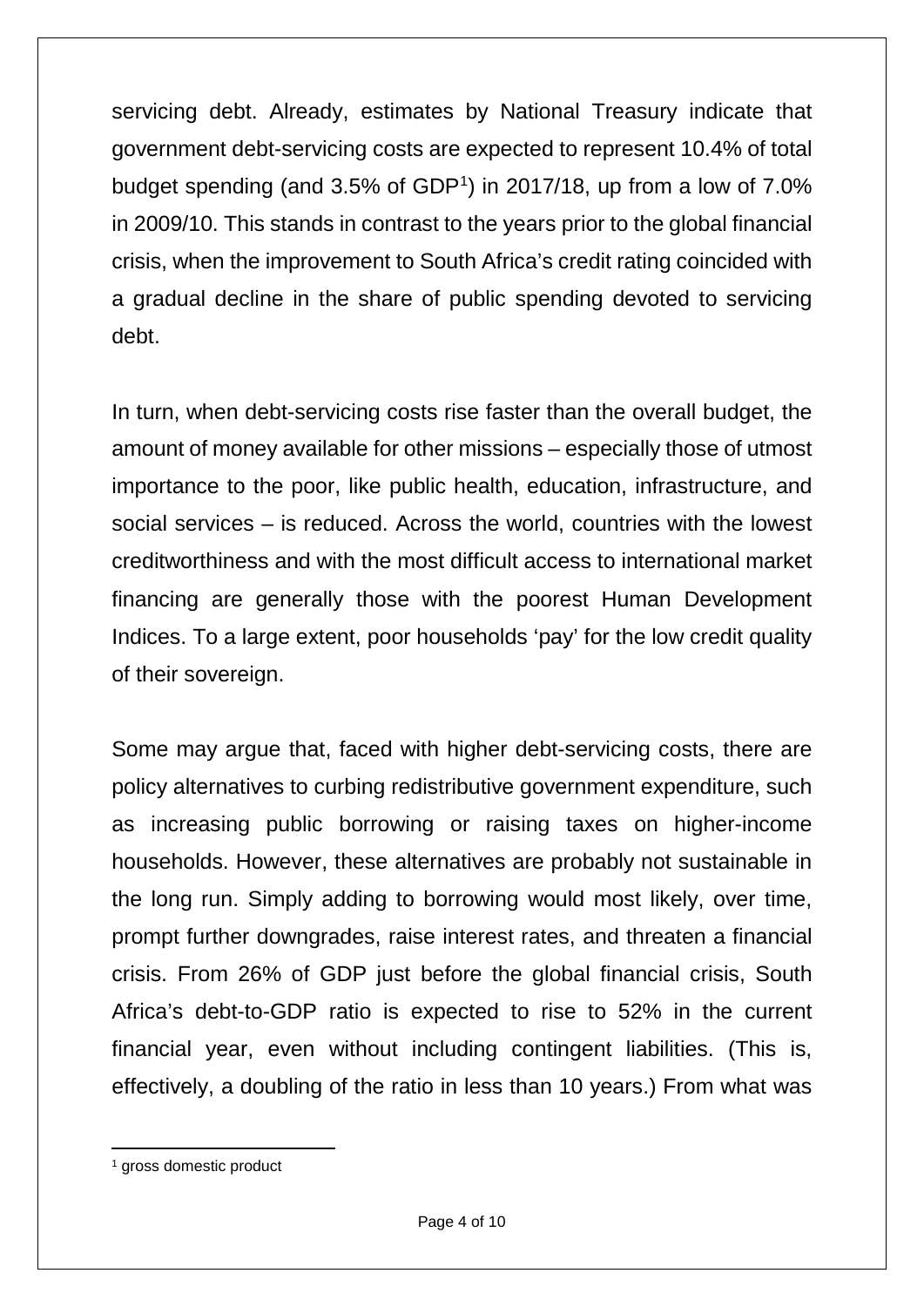a relatively low level by emerging-market standards in the 2000s, South Africa's debt-to-GDP ratio has moved to a relatively high position, which could – if continued – reduce our country's relative attractiveness to global investors.

Equally, raising taxes on higher-income households and corporations, in a country where the tax system is already fairly progressive (and the tax burden, at least by emerging-market standards, relatively high), could undermine the already anaemic pace of economic growth or trigger capital outflows. For the state to effectively help the poor, it needs maximum fiscal space, and that means (among other things) well-managed public finances and sustainable debt burdens. This also has key repercussions for monetary policy's ability to best contribute to sustainable long-term economic growth. In the event that public finances keep deteriorating, a country can experience 'fiscal dominance' – when the central bank's interest rate policy is primarily dictated by the need to ensure adequate financing of the budget deficit at the expense of other, real, economic considerations. It is easy to see how this can be a suboptimal outcome from the point of view of economic development.

Fortunately, these difficult trade-offs have to be made by duly elected representatives of the people of South Africa. As the South African Reserve Bank, we only look at what the implications of these are for monetary policy.

Furthermore, a rating downgrade will not only affect the price of government debt; it will also affect what is paid by all the other bond issuers in the country – raising, for instance, the cost of issuing and servicing debt for banks and state-owned utilities. To maintain profitability,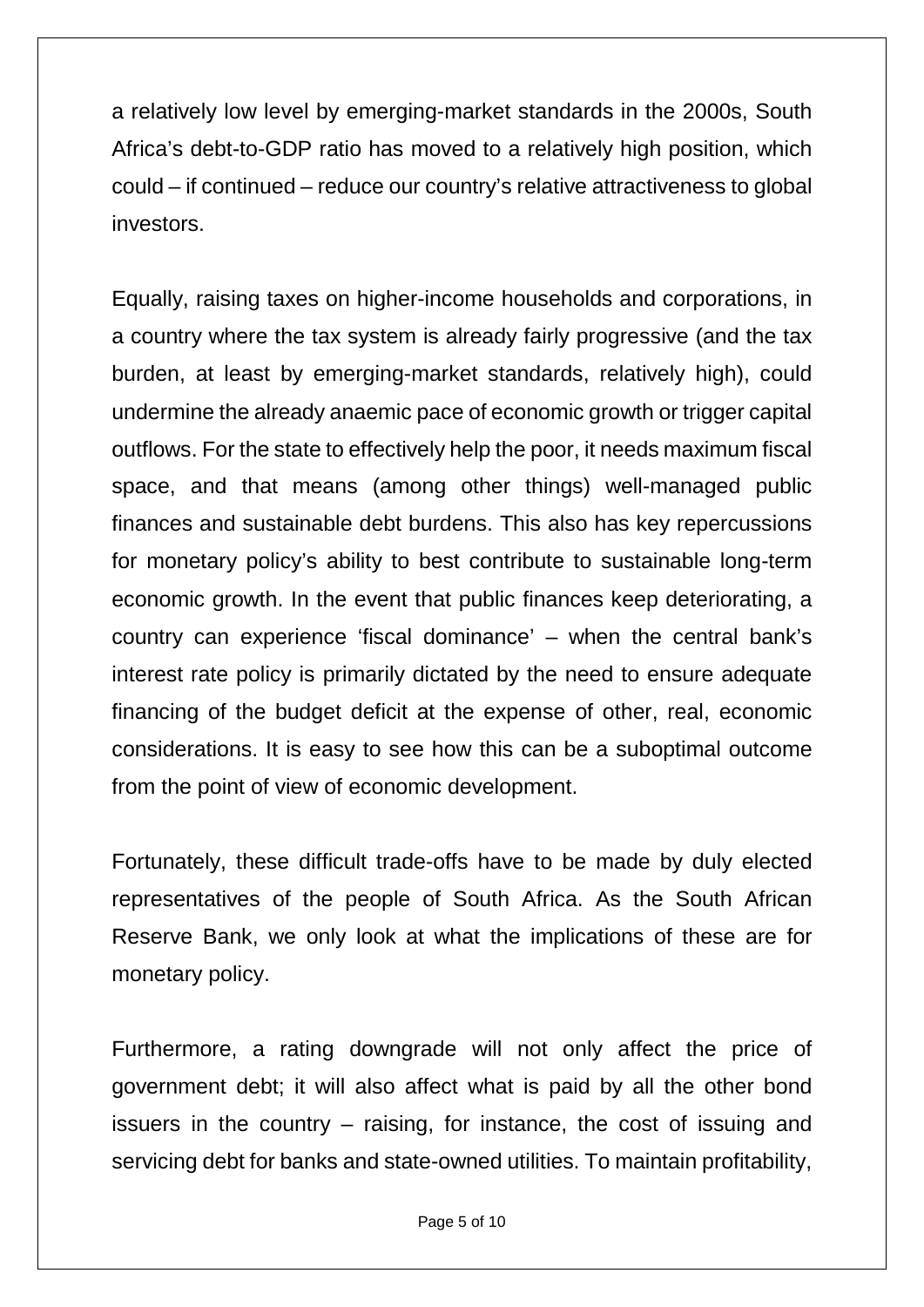it is likely that banks will pass on these higher costs to their customers, in the form of higher rates on loans or higher bank fees or lower interest rates paid on deposits. In fact, higher funding costs for banks may be one of the reasons why the spreads between bank lending rates and the repurchase rate as well as deposit rates have widened since the global financial crisis. With many low-income households relying on cash loans for meeting their subsistence needs (often at already-high rates) or using bank deposits as a major form of savings, one can easily see how higher borrowing costs of banks can penalise them. Equally, if a state-owned utility like Eskom is forced to pay higher interest rates on its debt, such costs are likely to ultimately be passed through to their customers – in the form of higher electricity tariffs, including for poorer households.

Separately, South Africa's domestic savings are insufficient to meet its investment needs. Offshore borrowing is therefore required to fund growth and development. So, any downgrade in sovereign ratings is bound, sooner or later, to have negative consequences for the exchange rate of the rand. This, too, can potentially harm the poorer households.

Historically, because of the openness of the South African economy, a depreciation of the exchange rate has tended to raise inflation. In turn, a higher rate of inflation hits the most vulnerable harder, especially people who depend on basic grants which only get adjusted once a year at most. In particular, food prices and transportation costs rise on the back of rand depreciation. This reflects one of two things: either the need to import some of these goods (for instance petrol, which will over time affect the prices of public and collective transport) or linkages between the prices of foodstuffs and those of agricultural commodities on the global market. These items account for a larger part of total expenses for the poorer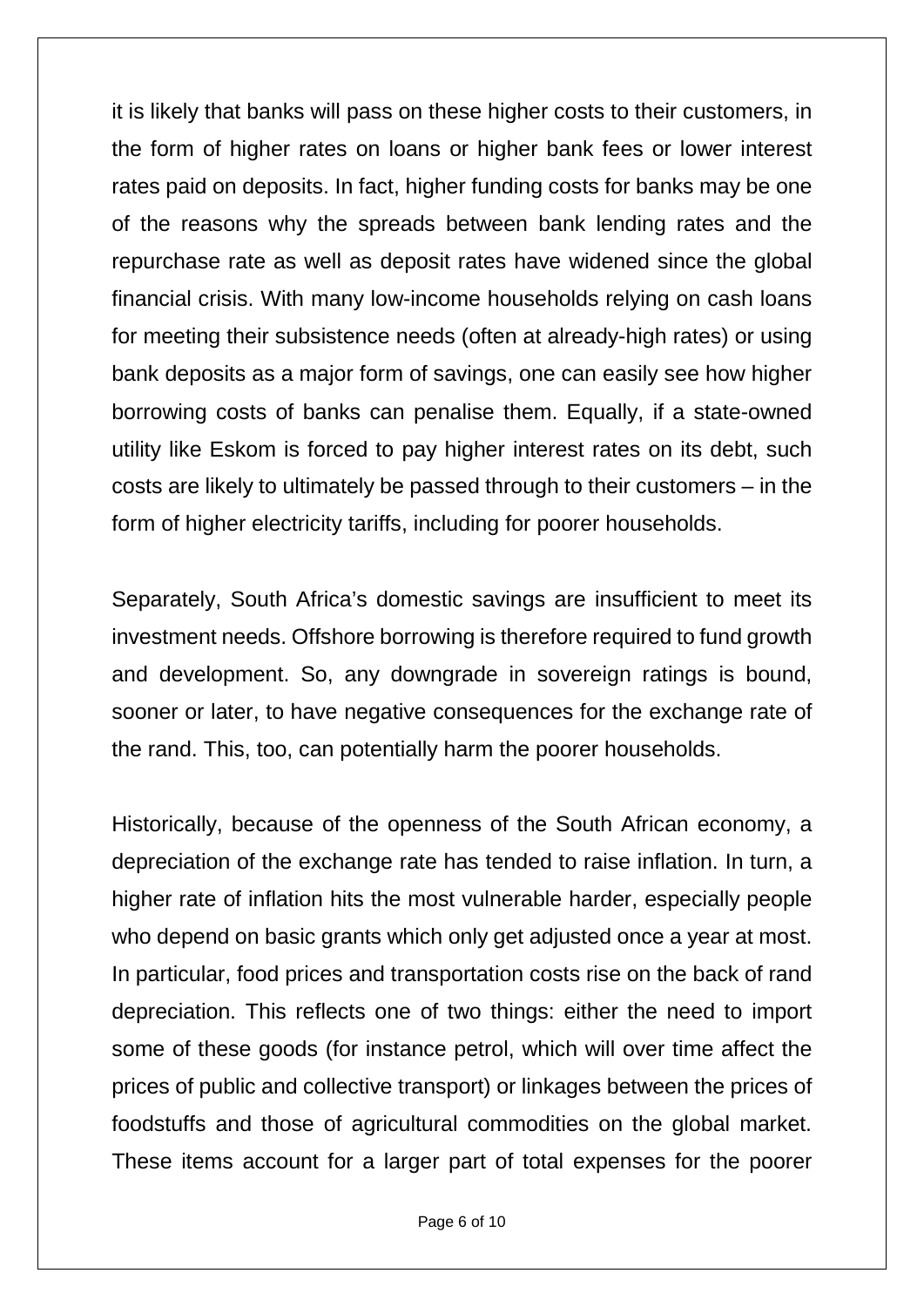households. For example, according to calculations by Statistics South Africa, food and non-alcoholic beverages account for 48% of consumption expenses for the 10% poorest households, compared with a weight of only 17% for the whole population.

The impact of a rating downgrade on financial markets may also have more direct implications for the poor than generally assumed. As mentioned earlier, poor households do not directly hold share portfolios, but some – in particular, older people who worked for a while in the public or private sector – rely on payments from pension or provident funds as their main, if not sole, source of income. If the value of financial assets declines, the money available in these pension and provident pools will shrink accordingly. Separately, research shows that some of the savings vehicles typically used by poor people, such as stokvels, are gradually being invested in financial assets to create wealth rather than being used solely for short-term purposes (such as, for instance, to cover funeral costs). [2](#page-6-0) Again, any drop in the value of these financial assets would undermine the efforts aimed at creating wealth through such savings vehicles.

Finally, rating downgrades cast general doubts on the long-term economic and financial health of a country. This is because downgrades typically weigh on business confidence, undermining companies' willingness to invest in new productive capacities and boost the size of their workforce. At worst, businesses fearing a worsening economic future may shed jobs, resulting in an overall decline in the number of employment opportunities throughout the country. In South Africa, unemployment exceeds 27% of

<span id="page-6-0"></span> $\overline{a}$ <sup>2</sup> See '<u>Investments in stokvels gaining ground</u>' published on the Fin24 website on 9 July 2014.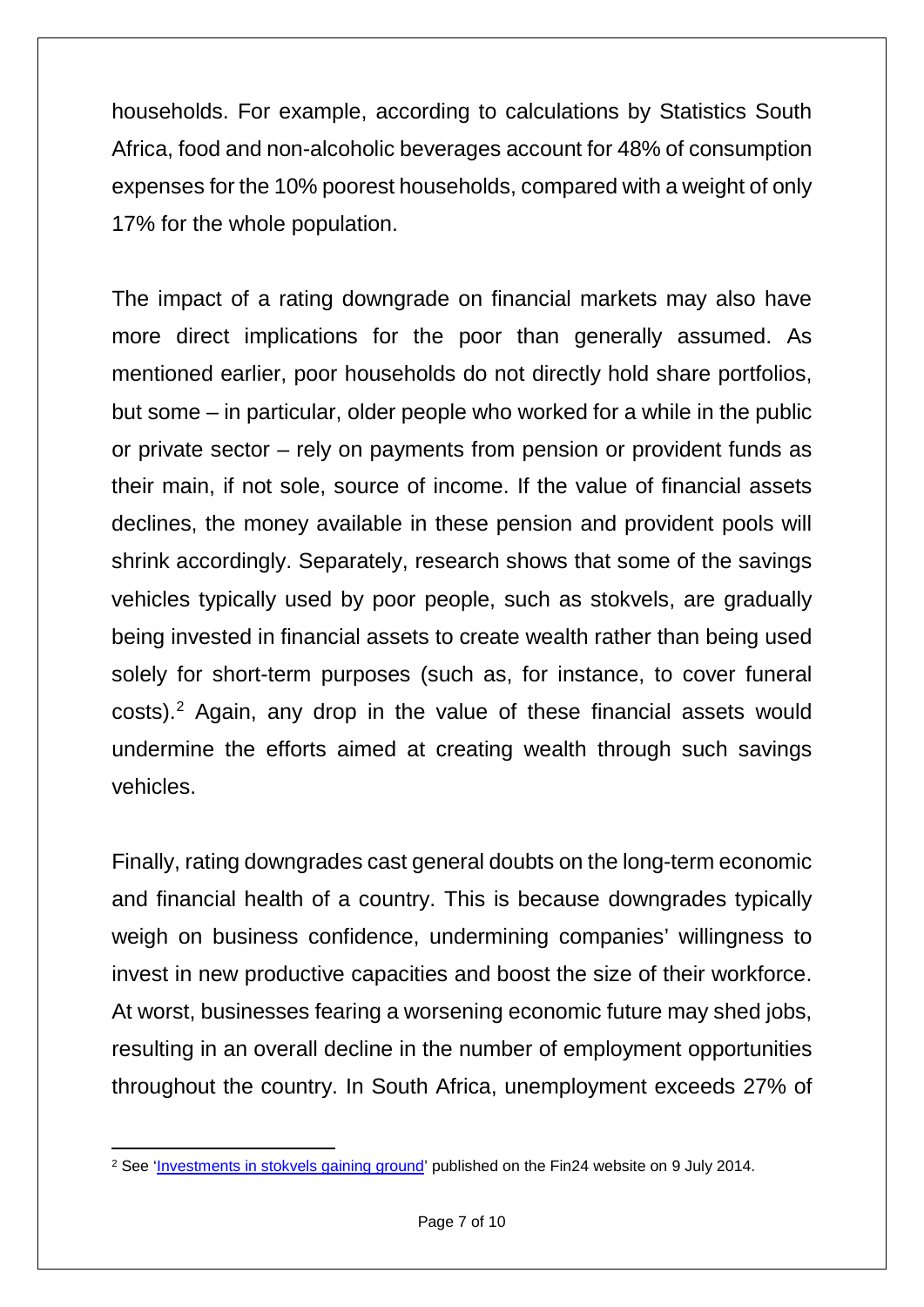the workforce, while the ability to find a job often provides the main chance to escape poverty for an individual and his or her family. Declining job opportunities would therefore risk aggravating the incidence of such poverty.

Arguably, many of the channels described above operate through investor sentiment and financial asset prices, including the exchange rate of the rand. One can therefore argue that so far, in particular since the latest rating downgrades, the reaction of financial markets has been rather benign. For instance, the yield on the 10-year South African government bond is still close to the average of the past five years, and the 5-year CDS spread on South African sovereign debt is around its lowest since late 2014. As for the rand, it has recovered by about 20% on a tradeweighted basis from the lows it had reached in early 2016.

Yet this relative stability is fragile, dependent on developments that may reverse in the not-too-distant future. The lack of a strong sell-off in either the rand or local bonds has more to do with a conjunction of favourable international factors than with investors downplaying the possible negative consequences of a downgrade. In particular, the factors referred to are the improvements in global economic developments, the absence of inflationary pressures in the advanced economies, and a stillaccommodative stance by the world's major central banks. These factors have ensured that capital continues to flow to the emerging world, even to countries which have experienced a deterioration in their creditworthiness. But these flows could easily reverse. And amid tighter global financial conditions, investors would be more likely to differentiate between stronger and weaker sovereign credits. Should South Africa face another global shock, like it did during the 2008-09 global recession, its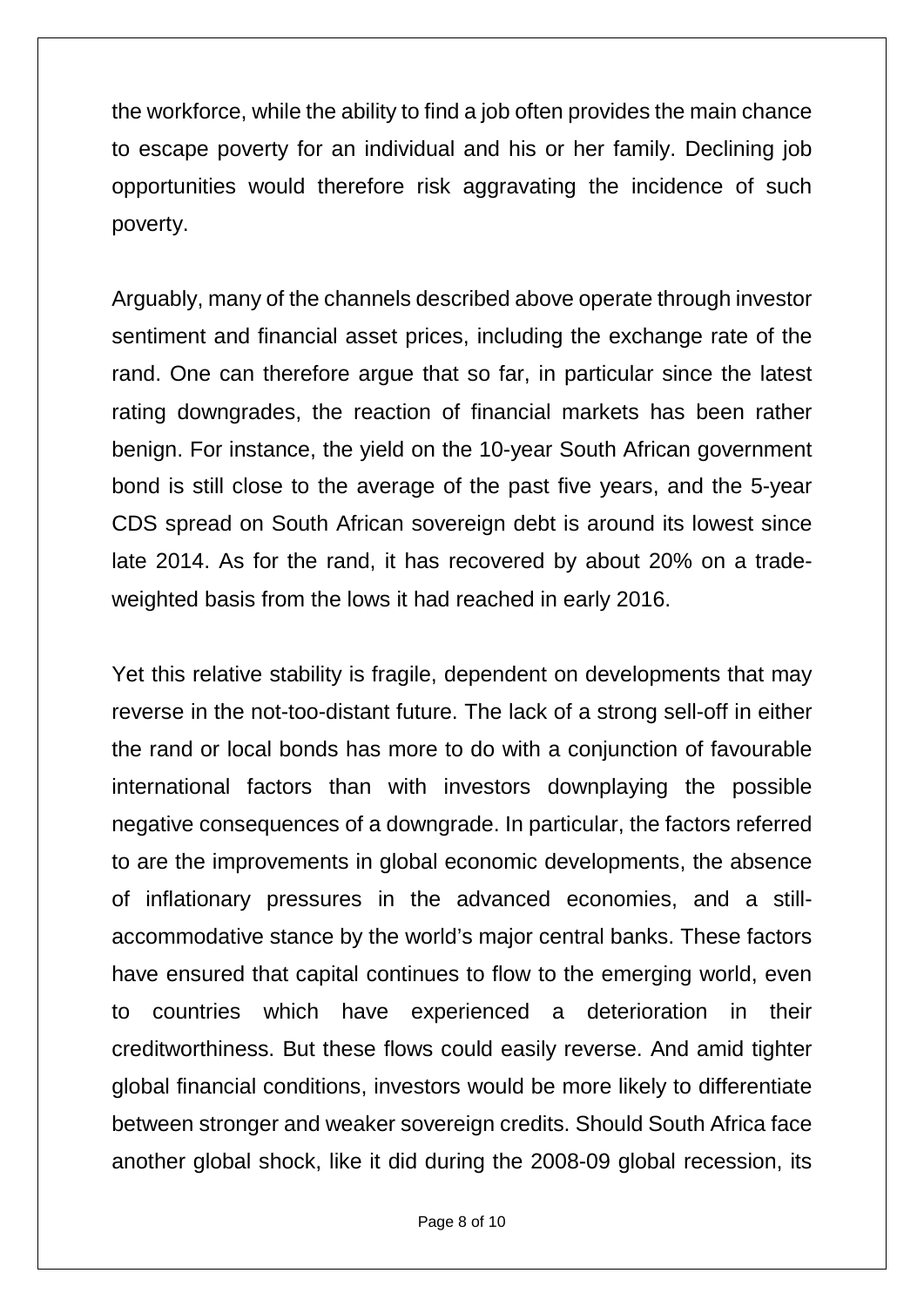recent rating downgrades could well make it more vulnerable to that shock.

Admittedly, some commentators claim that further downgrades to South Africa's sovereign ratings would not starve the country of foreign capital, as other investors – specifically, funds of a more speculative nature – would still buy domestic financial assets. However, apart from the fact that these investors would require a higher return on South African assets than recent historical norms, their investments would be more short-term in nature, most likely resulting in a higher volatility of market prices. This, in turn, would increase the climate of uncertainty facing domestic businesses, with negative consequences for fixed investment, job creation, and therefore poverty and inequality.

In conclusion, let me say that a sovereign rating is not a policy goal per se. Rather, it is a reflection of a broad range of economic, social, and political factors that constitute the creditworthiness of a country. Key among these factors is the strength of our institutions, including the Chapter 9 institutions, the judiciary, and the South African Reserve Bank. These institutions underpin our democracy and our creditworthiness. It is this creditworthiness that policymakers should strive to improve, for goals that include development and poverty reduction. As international experience shows, it is failure to generate sufficient economic growth and to maintain healthy fiscal and external balances that keeps large portions of a country's population in poverty. For South Africa's economy to become stronger and more resilient, and to make inroads into poverty, we need not only to avoid further downgrades; we should also ensure that the recent downgrades are eventually reversed.